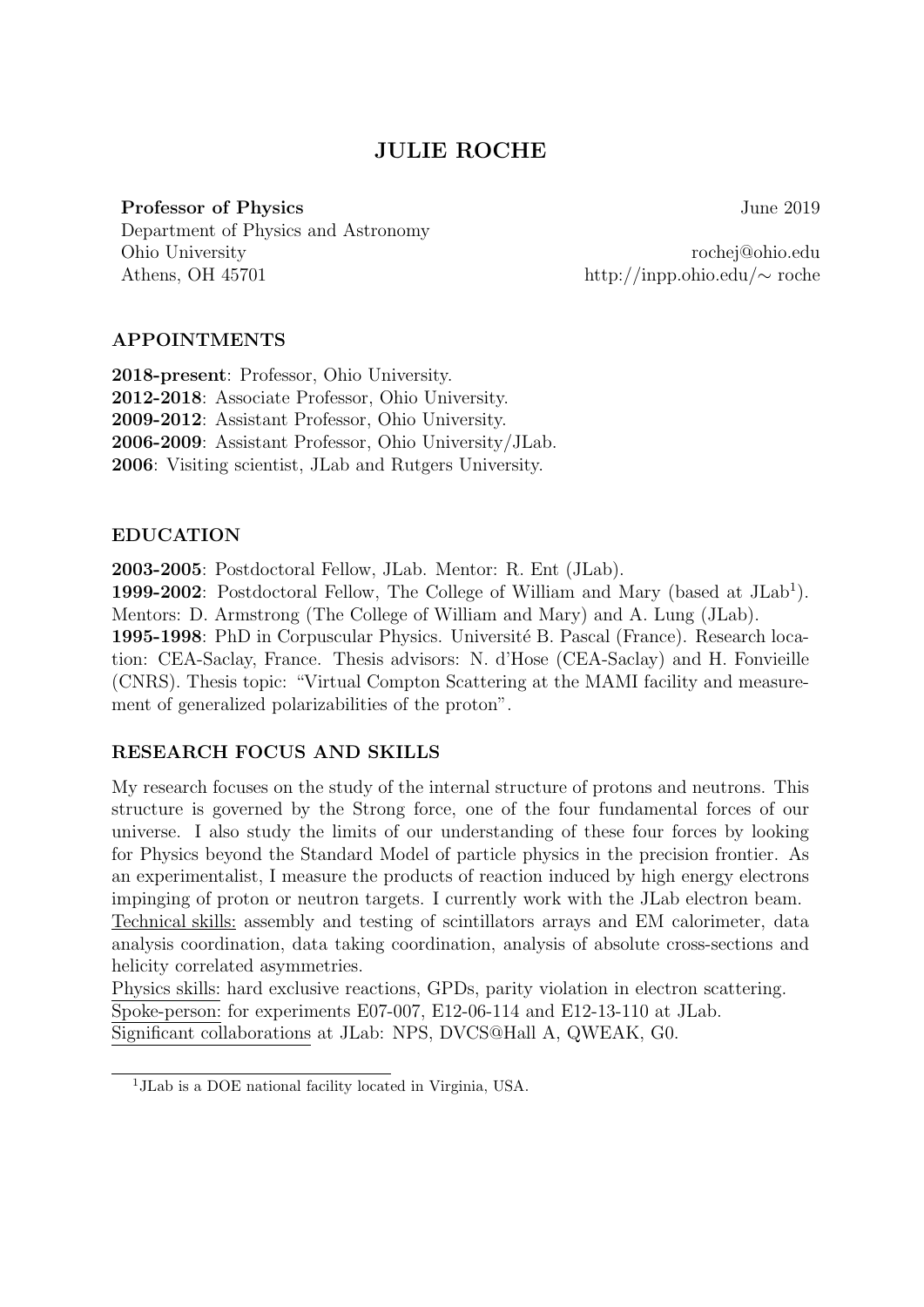# RESEARCH SUPPORT (PAST AND CURRENT)

NSF general grant: "Study of the electroweak structure of the nucleon" Co-PI: P. King 2016-2019: \$540K, 2013-2016: \$498K, 2010-2014: \$491K, 2007-2010: \$375K

NSF MRI Consortium: "Development of a Neutral Particle Spectrometer to Investigate the Quark Structure of the Proton at JLab 12 GeV", Co-PIs: T. Horn (CUA), C. Hyde (ODU), 2015-2018: NSF Award #1530874, OU portion: \$137K.

JSA/JLab:

2016: Hall A/JLab, Teaching buy out, 15 weeks.

2014: JSA, "Sabbatical and Research Leave Support", \$18K

2014: JLab, "Sabbatical Salary Supplement", 3 months.

2006-2009: Academic Bridge appointment between OU and JLab, 10 weeks teaching buy out per year.

Ohio University, Internal grants:

Postdoctoral fellow support:

2009-2011: The Institute of Nuclear and Particle Physics of Ohio University, \$25K 2008-2010: The Office of the Vice-President for Research at Ohio University, \$25K

#### SIGNIFICANT PUBLICATIONS (full list at the end of this document)

Over 80 articles published in refereed physics journals. The 10 most significant publications are listed below. The full list of the publications is given at the end of this document.

- 1. D. Androic et al. [Qweak Collaboration], "Precision measurement of the weak charge of the proton," Nature 557, no. 7704, 207 (2018). doi:10.1038/s41586-018- 0096-0
- 2. M. Defurne et al., "A glimpse of gluons through deeply virtual compton scattering on the proton," Nature Commun. 8, no. 1, 1408 (2017) doi:10.1038/s41467-017- 01819-3
- 3. M. Mazouz et al. [Jefferson Lab Hall A Collaboration], "Rosenbluth separation of the  $\pi^0$  Electroproduction Cross Section off the Neutron," Phys. Rev. Lett. 118, no. 22, 222002 (2017) doi:10.1103/PhysRevLett.118.222002
- 4. M. Defurne et al. [Jefferson Lab Hall A Collaboration], "Rosenbluth separation of the  $\pi^0$  electroproduction cross section," Phys. Rev. Lett. 117, no. 26, 262001 (2016) doi:10.1103/PhysRevLett.117.262001
- 5. M. Defurne et al. [Hall A Collaboration], "The E00-110 experiment in Jefferson Lab's Hall A: Deeply Virtual Compton Scattering off the Proton at 6 GeV," Phys. Rev. C 92, 055202 (2015) arXiv:1504.05453 [nucl-ex].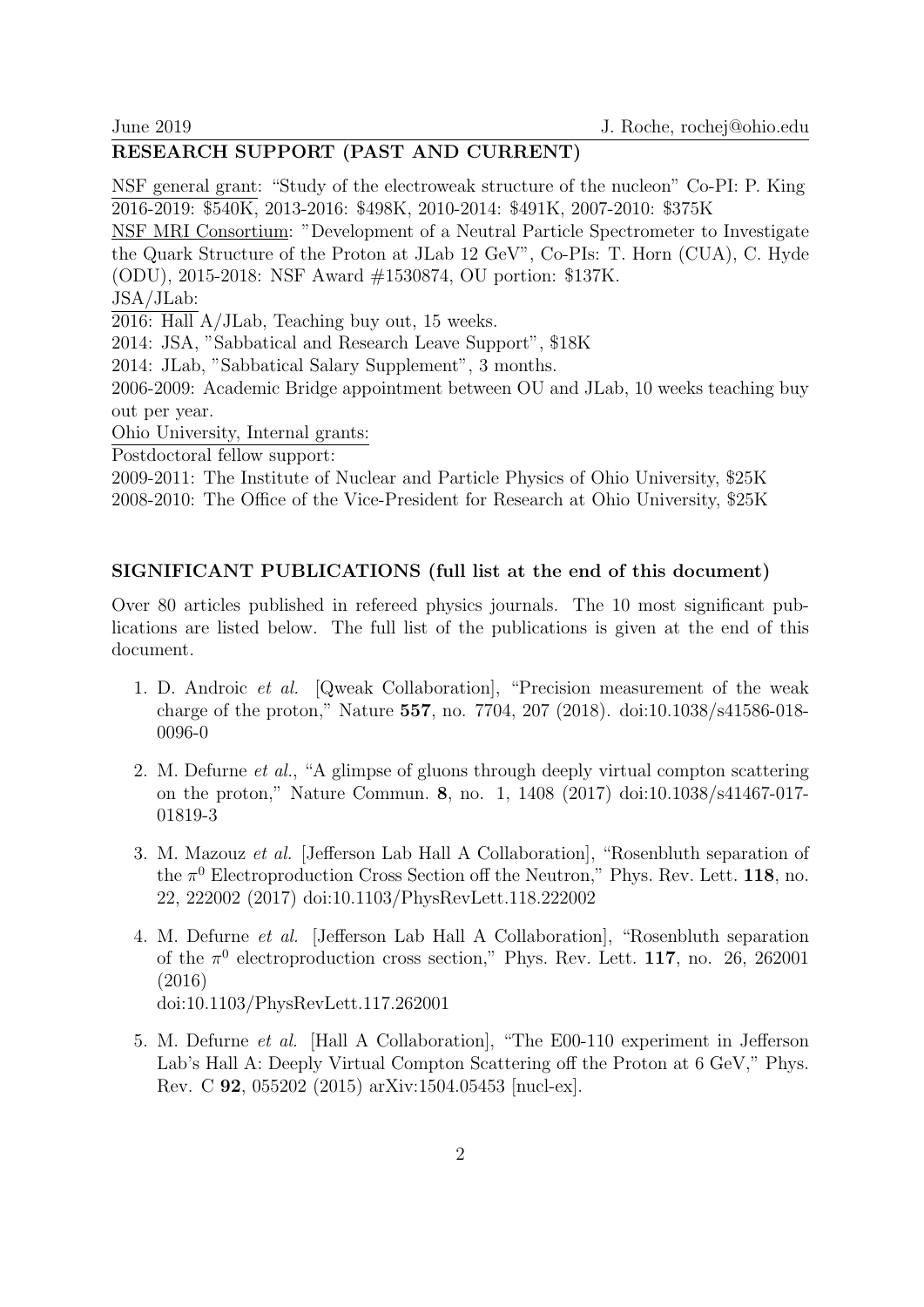- 6. D. Androic et al. [Qweak Collaboration], "First Determination of the Weak Charge of the Proton," Phys. Rev. Lett. 111, no. 14, 141803 (2013) doi:10.1103/PhysRevLett.111.141803
- 7. D. Androic et al. [G0 Collaboration], "Strange Quark Contributions to Parity-Violating Asymmetries in the Backward Angle G0 Electron Scattering Experiment," Phys. Rev. Lett. 104, 012001 (2010) doi:10.1103/PhysRevLett.104.012001
- 8. R. D. Young, J. Roche, R. D. Carlini and A. W. Thomas,"Extracting nucleon strange and anapole form factors from world data", Phys. Rev. Lett. 97, 102002 (2006), [arXiv:nucl-ex/0604010].
- 9. D. S. Armstrong et al. [G0 Collaboration],"Strange quark contributions to parityviolating asymmetries in the forward G0 electron proton scattering experiment", Phys. Rev. Lett. 95, 092001 (2005), [arXiv:nucl-ex/0506021].
- 10. J. Roche et al. [VCS Collaboration],"The first determination of generalized polarizabilities of the proton by a virtual Compton scattering experiment", Phys. Rev. Lett. 85, 708 (2000), [arXiv:hep-ex/0007053].

## SYNERGISTIC ACTIVITIES

#### Scientific community

-Chair of the JLab User Organization Board of Directors (in the chair line from 2015 to 2019): representing the interests of 1600 users from over 200 international institutions, elected position.

-Member of the Executive committee of DNP of APS (2019-2021), elected position.

-Member of the Program committee of DNP of APS (2017-2019): participate to the organization of bi-annual meetings with typically 500 contributions.

-Chair of the 2018 Photo-nuclear reactions Gordon Research Conference: international conference of about 125 participants, elected position.

-Member of the Executive committee of the Ohio section of APS (2015-2018): I am in charge of membership, I was able to increase membership by 9% since 2015, elected position.

-Member of the JSA/JLab Graduate Fellowship Evaluation Committee (2014-2017: 4 times, about 65 proposals evaluated).

-OU representative to the Southeastern University Research Association-JLab program committee (2014 - present).

-Ad-hoc Reviewer and Panelist member of research proposals for NSF and DOE : general grants & MRI (2007-present): 17 proposals reviewed.

-Member of the Committee of Visitors for the Division of Physics of NSF (2015).

-Spokesperson for three Deeply Virtual Exclusive JLab experiments: E07-007, E12-06- 114 & E12-13-010 (2006-present).

-Chair (secretary the first year) of the JLab Hall A Collaboration committee (2013-2014),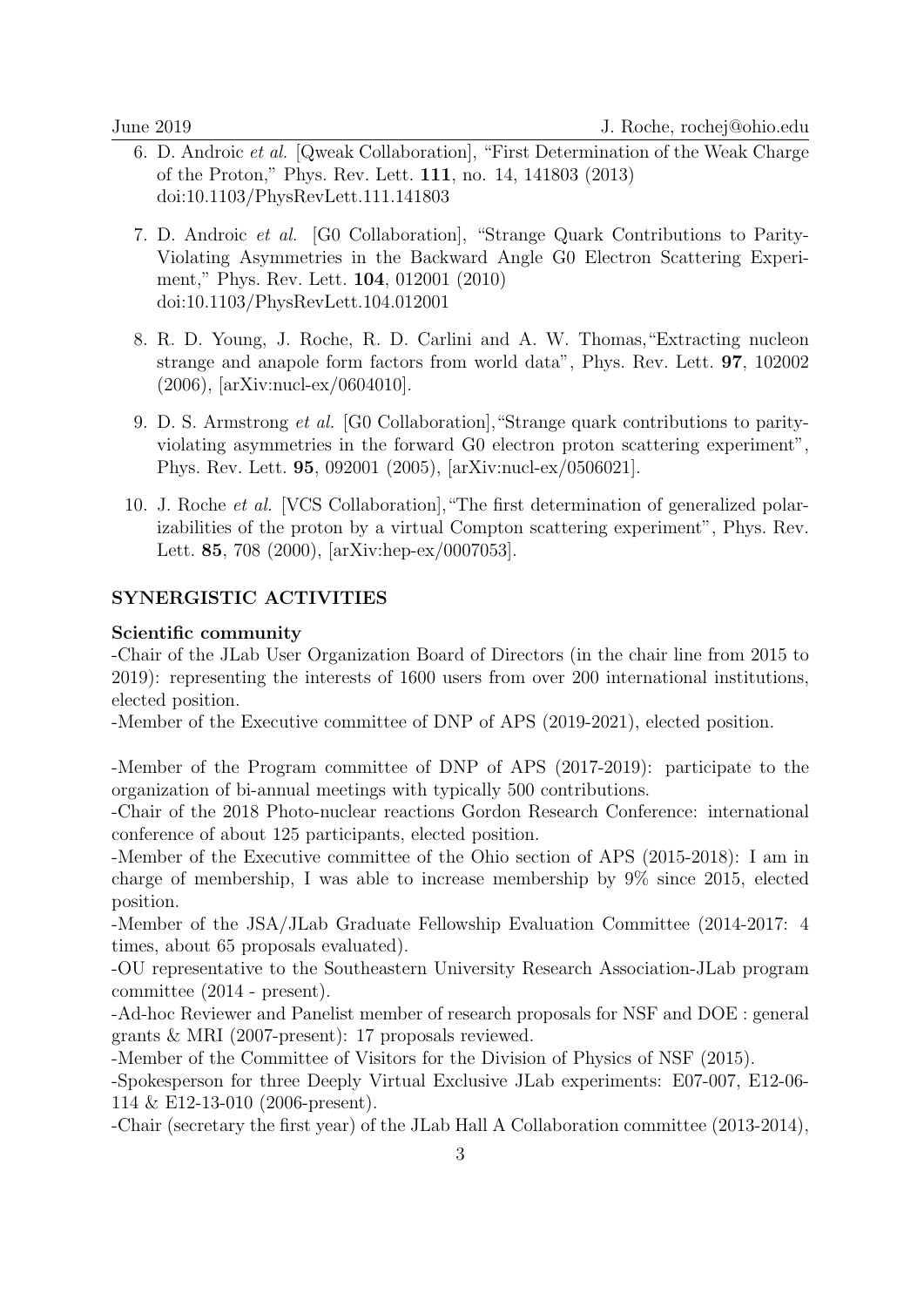elected position.

-Chair (member the first year) of the JLab Hall C Steering Committee (2007-2008), elected position.

-Member of the JLab User Group Board of Directors (2004-2006), elected position.

-Analysis Coordinator for the forward angle data of the G0 collaboration (2003-2005).

# Outreach & Mentoring

-Organizer of monthly Women in Physics and Astronomy lunch meetings. Co-organizer: 2006-2013, organizer since 2015. Average participation: 10 persons.

-Web Forum host for the "Adopt a physicist" program (Fall 2018 and 4 others times): answers to high-schoolers questions in yearly forums that last 3 weeks, about 300 posts in my forums.

-Lead facilitator of the Physics workshop TechSavvy event organized by the Athens OH section of AAUW (June 2019 and three other times) target audience: girls in middle schools.

-Science fair judge (2019: Trimble Middle school, OH and 4 other times since 2004.

-Faculty mentor for the Ohio U local chapter of the Society of Physics Students. Spring 2017.

-Interviewee for the JLab 12 GeV Science magazine article Vol 347 Issue 6220 (2014).

-Guest speaker at the Women in Science and Engineering day (2012, 2011, 2010). Target audience: girls in middle schools.

-Mentor of the Ohio University Women center (2009:E. Banks, 2012:A. Sindelar, 2013:R. Curry).

-Facilitator at Open house events : OU physics department (2015,2013), JLab Open house (2003, 2005).

# UNIVERSITY AND DEPARTMENT SERVICE

-Mentor for tenure track faculty member Z. Meisel (2017-present)

-Member of the Ohio University Research Council (2018-present)

-Chair of the P&A<sup>2</sup> Advanced Undergraduate Laboratory Committee (2006-present , chair since 2012).

-Chair of the P&A peer research evaluation committee (2019 and 4 other times, chair since 2017): about 25 dossiers evaluated per year.

-Judge at the Student Research Expo: 2019 and four other times.

-Chair of the P&A Scholarship Committee (2008-2014, chair from 2011): recommended about 30 recipients per year.

-Reviewer of the Provost Undergraduate Research Funds (2016 and one other time): 31 proposals.

-Member of P&A faculty hiring committees: experimental nuclear physics (2016), astrophysics (2013).

 ${}^{2}P\&A$  stands for the department of Physics and Astronomy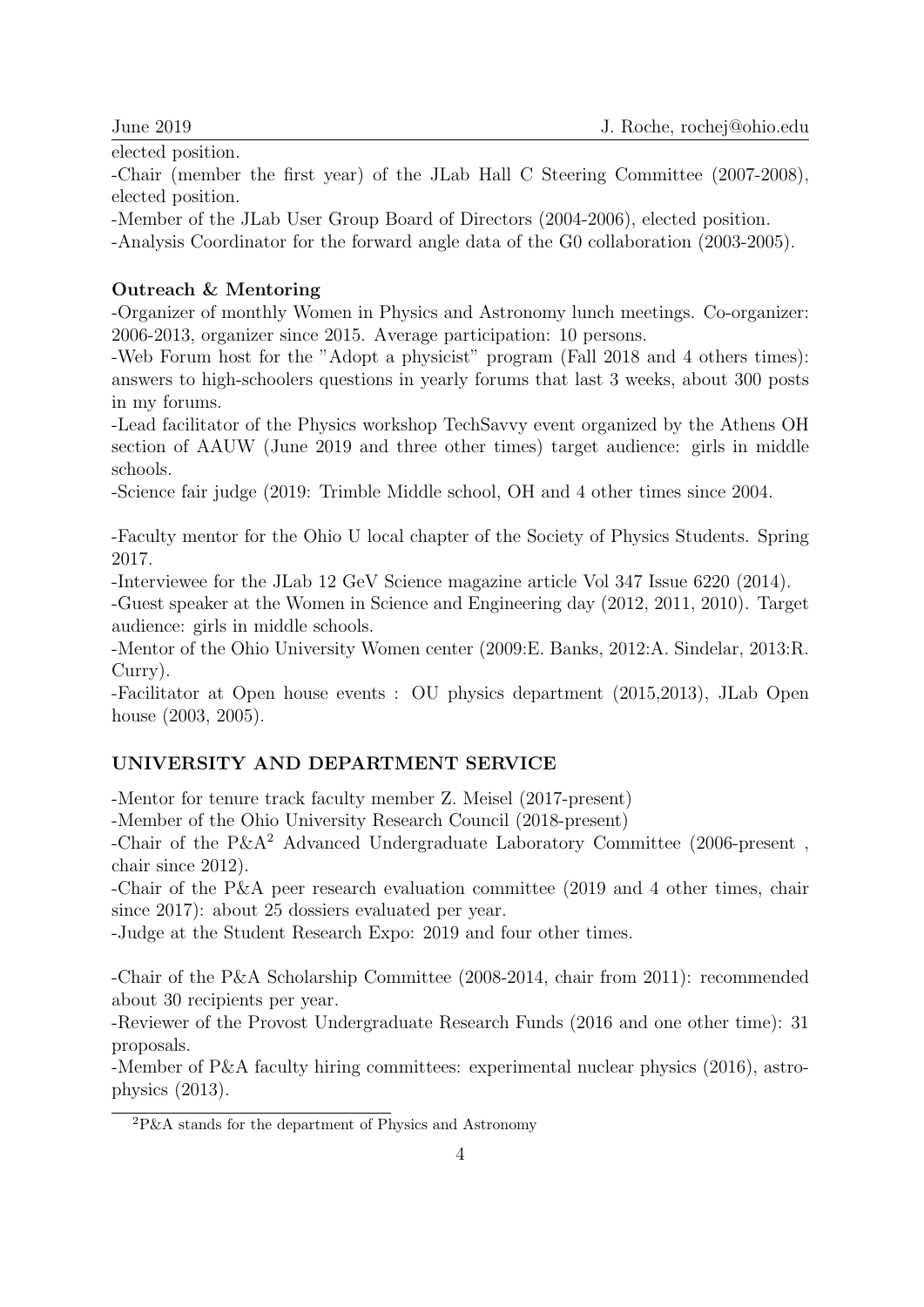-Member of the P&A Colloquium Committee (2015-2016, 2006-2007): invite and host about 3 national-level speakers per semester.

-Member of the Graduate Admission Committee (2009-2014): evaluated about 40 applications per year.

-Member of the Selection Committee for the Ohio University Postdoctoral Fellowship (2009).

-Developer of a new class for the Quarter to Semester transition: wrote class description for the revised Advanced Nuclear and Particle Physics series (2009).

## TEACHING EXPERIENCE

#### In-class teaching

G stands for graduate level classes while UG stands for undergraduate level classes. All classes were taught at Ohio University.

Research Seminar Nuclei & Particle Physics (G) Fa2017 and 5 other times.

Introduction to Nuclear and Particle Physics (G): Fa2015 and 4 other times.

Junior laboratory (UG): Fa2018 and 8 other times.

Electronics laboratory (UG): Sp2017 and 3 other times.

Introduction to Modern Physics (UG): Sp2019 and 1 other time.

First-year seminar (UG): Fa 2018.

Scale-Up: Calculus based Introductory Physics (UG): Fa2013.

Calculus based Introductory Physics (UG): Wi2011 and 3 other times.

#### Professional development:

ALPHA Laboratory immersion (Junior lab workshop), 3 days, 2017.

Faculty Learning Community: Evaluating students evaluation, 15 hours, 2016. Conference on laboratory instruction beyond the 1rst year of college, 3 days, 2012.

Workshop for new physics and astronomy faculty members, APS-AAPT, 3 days, 2008.

#### ACADEMIC ADVISING

#### Undergraduate students

Academic advisor since Fall 2016: I currently advise 10 undergraduate students. Undergraduate summer internship directed (typically 8 weeks): 12 students/projects or about one every summer.

Undergraduate Student Honors Projects Directed:

2015: R. Radloff, "Simulation of an alternative trigger system for E12-06-114".

#### Graduate students

The following students are affiliated with Ohio University unless otherwise noted. Thesis director:

-G. Hamad, thesis topic: TBD, 2019-present.

-J. Murphy, thesis topic: TBD, 2019-present.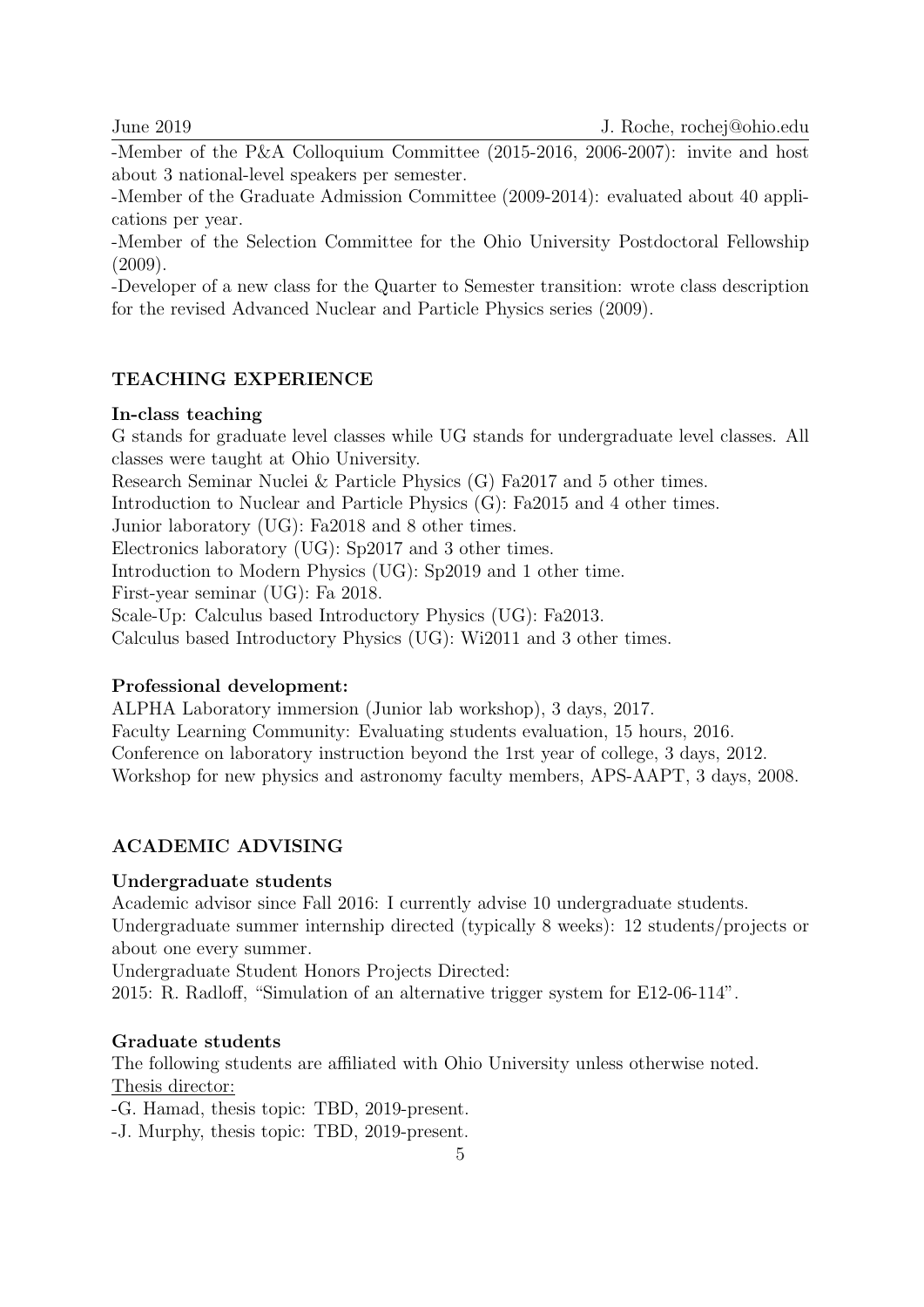-B. Karki, PhD thesis topic: "DVCS in Hall A", 2015-present.

-M. Dlamini, PhD thesis title:"Measurement of Hard Exclusive Electroproduction of Neutral Meson Cross Section in Hall A of JLab with CEBAF at 12 GeV", 2013-2018.

-G. Hamad, Master thesis topic: "Using the R-function to study the High-Resolution Spectrometer (HRS) acceptance for the 12 GeV era experiment E12-06-114 at JLAB"", 2016-2017.

-N. Israel, Master thesis title: "Commissioning of the Trigger module for the 12 GeV era experiment E12-06-114 at JLab", 2013-2014.

-R. Beminiwattha, PhD thesis title: "A Measurement of the Weak Charge of the Proton through Parity Violating Electron Scattering using the Qweak Apparatus: A 21% Result". JSA/JLab 2014 Thesis prize winner, 2007-2013.

-B. Waidyawansa, PhD thesis title: "A 3% Measurement of the Beam Normal Single Spin Asymmetry in Forward Angle Elastic Electron-Proton Scattering using the Qweak Setup", 2007-2013.

Summer internship director (typically 3 months):

-G. Daumy (U. de Nantes, France visiting student), DVCS analysis, 2015.

-M. Ihaddadène (U. Paris VI, France, visiting student), DVCS analysis, 2012.

-S. Chandavar, Data taking for the DVCS experiment, 2010.

-S. Gr´egoire (U. J. Fourier, France, visiting student), DVCS hardware, 2007.

Member of  $PhD(5)$  - Master $(5)$  dissertation Committees:

2016: M. Burrow (M-chair), 2015: C. Desnault (U Paris Sud), 2014: N. Rivelli, N. Israel (M), D. Divaratne, A. Marti (U of Valencia) 2013: A. Richard (M), A. Karki (M-chair), 2010: T. Edwards (M), 2009: S. Kizilgul.

#### Postdoctoral Research Associate

2009-2012: Dr J H Lee, co-advised with Asst. Prof. P. King (Ohio University) and Prof. D. Armstrong (The College of William and Mary).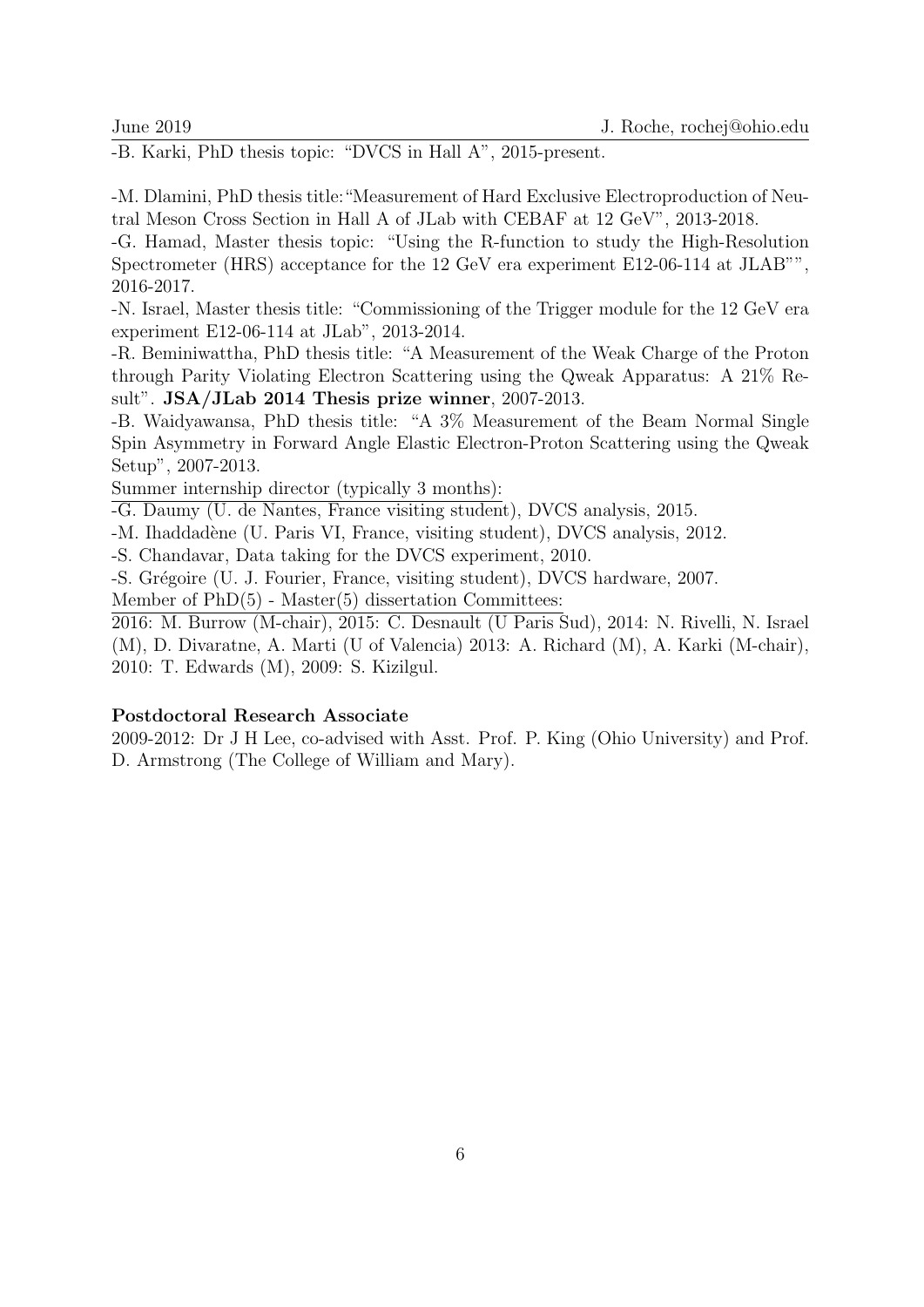# PEER REVIEWED PUBLICATIONS

I have published over 80 papers in peer reviewed journals. Nine of these papers were co-authored with Ohio University students working under my supervision, shown with a \* in the lists.

inSPIRE data base: http://inspirehep.net/author/profile/J.Roche.1

#### Key publications

- 1. M. Defurne et al. [94 authors including J. Roche]\*, "A Glimpse of Gluons through Deeply Virtual Compton Scattering on the Proton," Nature Communications 8, 1408 (2017)
- 2. M. Mazouz et al. [Jefferson Lab Hall A Collaboration, 98 authors including J. Roche]<sup>\*</sup>, "Rosenbluth separation of the  $\pi^0$  Electroproduction Cross Section off the Neutron," Phys. Rev. Lett. 118, no. 22, 222002 (2017) [arXiv:1702.00835 [hep-ex]]. \*
- 3. M. Defurne et al. [Jefferson Lab Hall A Collaboration, 98 authors including J.Roche<sup> $*$ </sup>, "Rosenbluth separation of the  $\pi^0$  electroproduction cross section," Phys. Rev. Lett. 117, no. 26, 262001 (2016) [arXiv:1608.01003 [hep-ex]].\*
- 4. M. Defurne et al. [Jefferson Lab Hall A Collaboration, 81 authors including J. Roche], "E00-110 experiment at Jefferson Lab Hall A: Deeply virtual Compton scattering off the proton at 6 GeV," Phys. Rev. C  $92$ , no. 5, 055202 (2015)  $[\text{arXiv:1504.05453} \; [\text{nucl-ex}]]$  \*.
- 5. E. Fuchey, et al. [80 authors including J. Roche], "Exclusive Neutral Pion Electroproduction in the Deeply Virtual Regime," Phys. Rev. C83, 025201 (2011) [arXiv:1003.2938 [nucl-ex]].
- 6. M. Mazouz et al. [Jefferson Lab Hall A Collaboration, 77 authors including J. Roche], "Deeply Virtual Compton Scattering off the neutron," Phys. Rev. Lett. 99, 242501 (2007) [arXiv:0709.0450 [nucl-ex]].
- 7. C. Munoz Camacho et al. [Jefferson Lab Hall A Collaboration, 77 authors including J. Roche], "Scaling tests of the cross section for deeply virtual Compton scattering," Phys. Rev. Lett. 97, 262002 (2006) arXiv:nucl-ex/0607029.
- 8. D. Androic et al. [Qweak Collaboration]\*, "Precision measurement of the weak charge of the proton," Nature 557, no. 7704, 207 (2018). doi:10.1038/s41586-018- 0096-0
- 9. T. Allison *et al.* [Qweak Collaboration, 128 authors including J.Roche]\*, "The  $Q_{weak}$  experimental apparatus," Nucl. Instrum. Meth. A 781, 105 (2015) [arXiv:1409.7100 [physics.ins-det]]. \*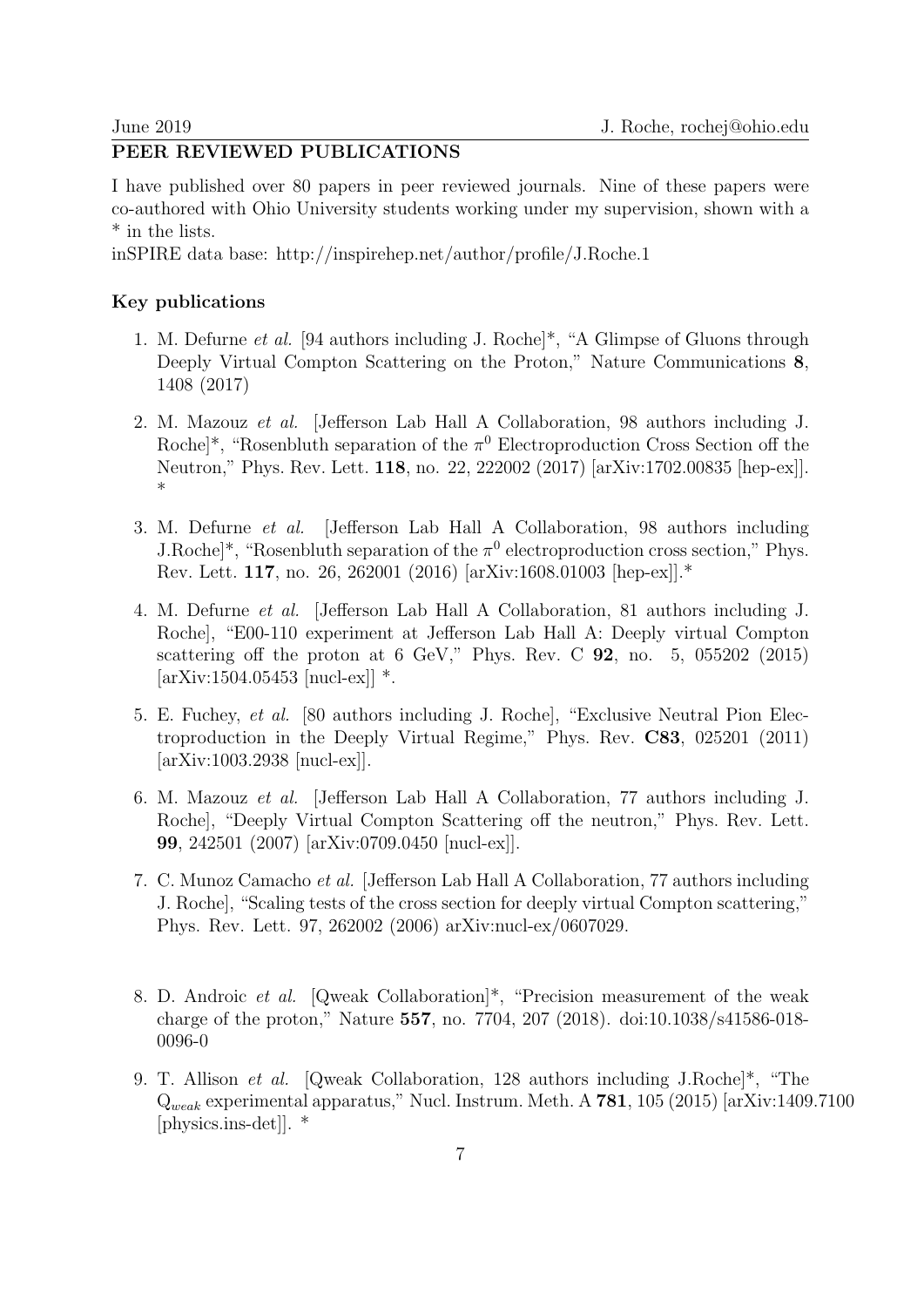- 10. D. Androic et al. [Qweak Collaboration, 97 authors including J. Roche], "First Determination of the Weak Charge of the Proton," Phys. Rev. Lett. 111, no. 14, 141803 (2013) [arXiv:1307.5275 [nucl-ex]]. \*
- 11. D. S. Armstrong et al. [Qweak Collaboration, 50 authors including J. Roche], "Qweak: A precision measurement of the proton's weak charge," AIP Conf. Proc. 698, 172 (2004) [Eur. Phys. J. A 24S2, 155 (2005)] [arXiv:hep-ex/0308049].
- 12. J. Roche, W. T. H. van Oers, R. D. Young, "Searches for physics beyond the Standard Model," J. Phys. Conf. Ser. 299, 012012 (2011), part of a review book titled " Jefferson Lab: A long decade of Physics".
- 13. R. D. Young, R. D. Carlini, A. W. Thomas and J. Roche, "Testing the Standard Model by precision measurement of the weak charges of quarks," Phys. Rev. Lett. 99, 122003 (2007) [arXiv:0704.2618 [hep-ph]], ON THE COVER OF PRL.
- 14. R. D. Young, J. Roche, R. D. Carlini and A. W. Thomas, "Extracting nucleon strange and anapole form factors from world data," Phys. Rev. Lett. 97, 102002 (2006) [arXiv:nucl-ex/0604010].
- 15. D. Androic et al. [G0 Collaboration, 67 authors including J. Roche], "Measurement of the parity-violating asymmetry in inclusive electroproduction of  $\pi^-$  near the  $\Delta^0$ resonance," Phys. Rev. Lett. 108, 122002 (2012) [arXiv:1112.1720 [nucl-ex]].
- 16. D. Androic et al. [G0 Collaboration, 130 authors including J. Roche], "The G0 Experiment: Apparatus for Parity-Violating Electron Scattering Measurements at Forward and Backward Angles," Nucl. Instrum. Meth. A646, 59-86 (2011) [arXiv:1103.0761 [nucl-ex]].
- 17. D. Androic et al. [G0 Collaboration, 69 authors including J.Roche], "Transverse Beam Spin Asymmetries at Backward Angles in Elastic Electron-Proton and Quasielastic Electron-Deuteron Scattering," Phys. Rev. Lett. 107, 022501 (2011) [arXiv:1103.3667 [nucl-ex]].
- 18. D. Androic et al. [G0 Collaboration, 67 authors including J. Roche], "Strange Quark Contributions to Parity-Violating Asymmetries in the Backward Angle G0 Electron Scattering Experiment," Phys. Rev. Lett. 104, 012001 (2010) [arXiv:0909.5107 [nucl-ex]].
- 19. D. S. Armstrong et al. [G0 Collaboration, 106 authors including J. Roche], "Transverse Beam Spin Asymmetries in Forward-Angle Elastic Electron-Proton Scattering," Phys. Rev. Lett. 99, 092301 (2007) [arXiv:0705.1525 [nucl-ex]].
- 20. D. S. Armstrong et al. [G0 Collaboration, 108 authors including J. Roche], "Strange quark contributions to parity-violating asymmetries in the forward G0 electronproton scattering experiment," Phys. Rev. Lett. 95, 092001 (2005). [nucl-ex/0506021].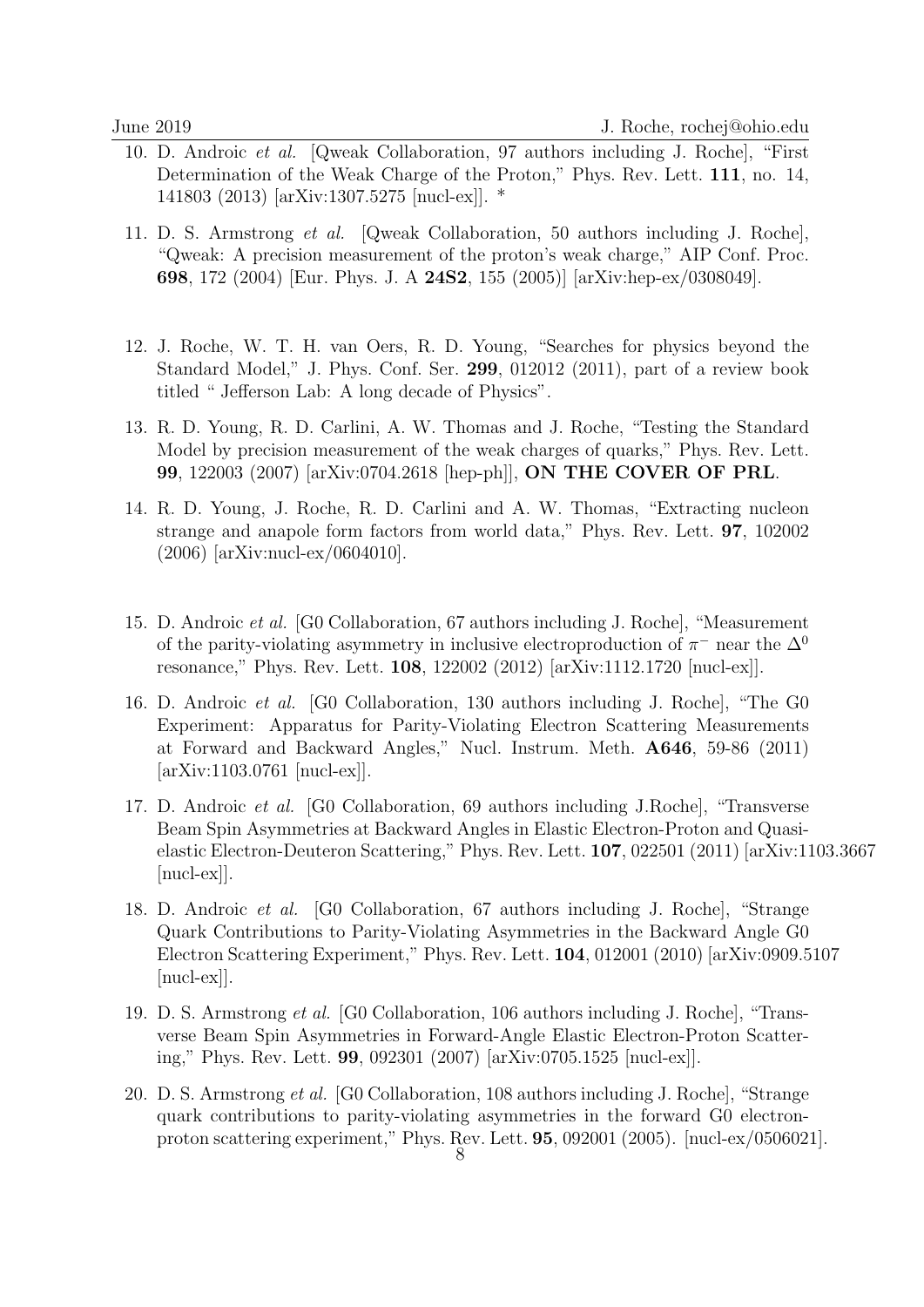- 21. P. Janssens et al. [25 authors including J. Roche], "Monte Carlo simulation of virtual Compton scattering below pion threshold," Nucl. Instrum. Meth. A 566, 675 (2006) [arXiv:physics/0608308].
- 22. J. Roche et al. [VCS and A1 Collaborations, 56 authors], "The First determination of generalized polarizabilities of the proton by a virtual Compton scattering experiment," Phys. Rev. Lett. 85, 708 (2000). [hep-ex/0007053].
- 23. J. M. Friedrich et al. [64 authors including J. Roche], "The first dedicated Virtual Compton Scattering experiment at MAMI," Nucl. Phys. A 663, 389 (2000).
- 24. S. Kerhoas et al. [62 authors including J. Roche], "The first virtual Compton scattering experiment at MAMI," Nucl. Phys. **A666**, 44-47 (2000).
- 25. P. Bartsch et al. [VCS Collaboration, 64 authors including J. Roche], "Real and virtual Compton scattering (experiments)," Few Body Syst. Suppl. 11, 316 (1999).
- 26. S. Kerhoas et al. [62 authors including J. Roche], "Virtual Compton scattering at MAMI  $\gamma^* p \to \gamma' p'$ ," Few Body Syst. Suppl. 10, 523 (1999).
- 27. J. Roche *et al.* [62 authors], "Virtual compton scattering under  $\pi^0$  threshold at  $Q^2$  $=0.33 \text{ GeV}^2$ . Preliminary results," Nucl. Phys. A 654, no. 1, 547c (1999).

Other papers The following papers are those toward which I have contributed my general knowledge of performing experiments at JLab.

- 1. W. Armstrong et al. [SANE Collaboration], Phys. Rev. Lett. 122, no. 2, 022002 (2019) doi:10.1103/PhysRevLett.122.022002 [arXiv:1805.08835 [nucl-ex]].
- 2. M. Carmignotto et al., Phys. Rev. C 97, no. 2, 025204 (2018) doi:10.1103/PhysRevC.97.025204 [arXiv:1801.01536 [nucl-ex]].
- 3. J. D. Maxwell et al., Nucl. Instrum. Meth. A 885, 145 (2018) doi:10.1016/j.nima.2017.12.008 [arXiv:1711.09089 [physics.ins-det]].
- 4. V. Tvaskis et al., Phys. Rev. C 97, no. 4, 045204 (2018) doi:10.1103/PhysRevC.97.045204 [arXiv:1606.02614 [nucl-ex]].
- 5. G. M. Huber *et al.* [Jefferson Lab  $F\pi$  Collaboration, 88 authors including J. Roche], Phys. Rev. C 91, no. 1, 015202 (2015) [arXiv:1412.5140 [nucl-ex]].
- 6. D. Wang et al., Phys. Rev. C 91, no. 4, 045506 (2015). \*
- 7. G. M. Huber et al. [Jefferson Lab  $F_{\pi}$  Collaboration], Phys. Rev. C **91**, no. 1, 015202 (2015) [arXiv:1412.5140 [nucl-ex]].
- 8. L. Tang et al. [HKS Collaboration], Phys. Rev. C 90, no. 3, 034320 (2014) [arXiv:1406.2353 [nucl-ex]].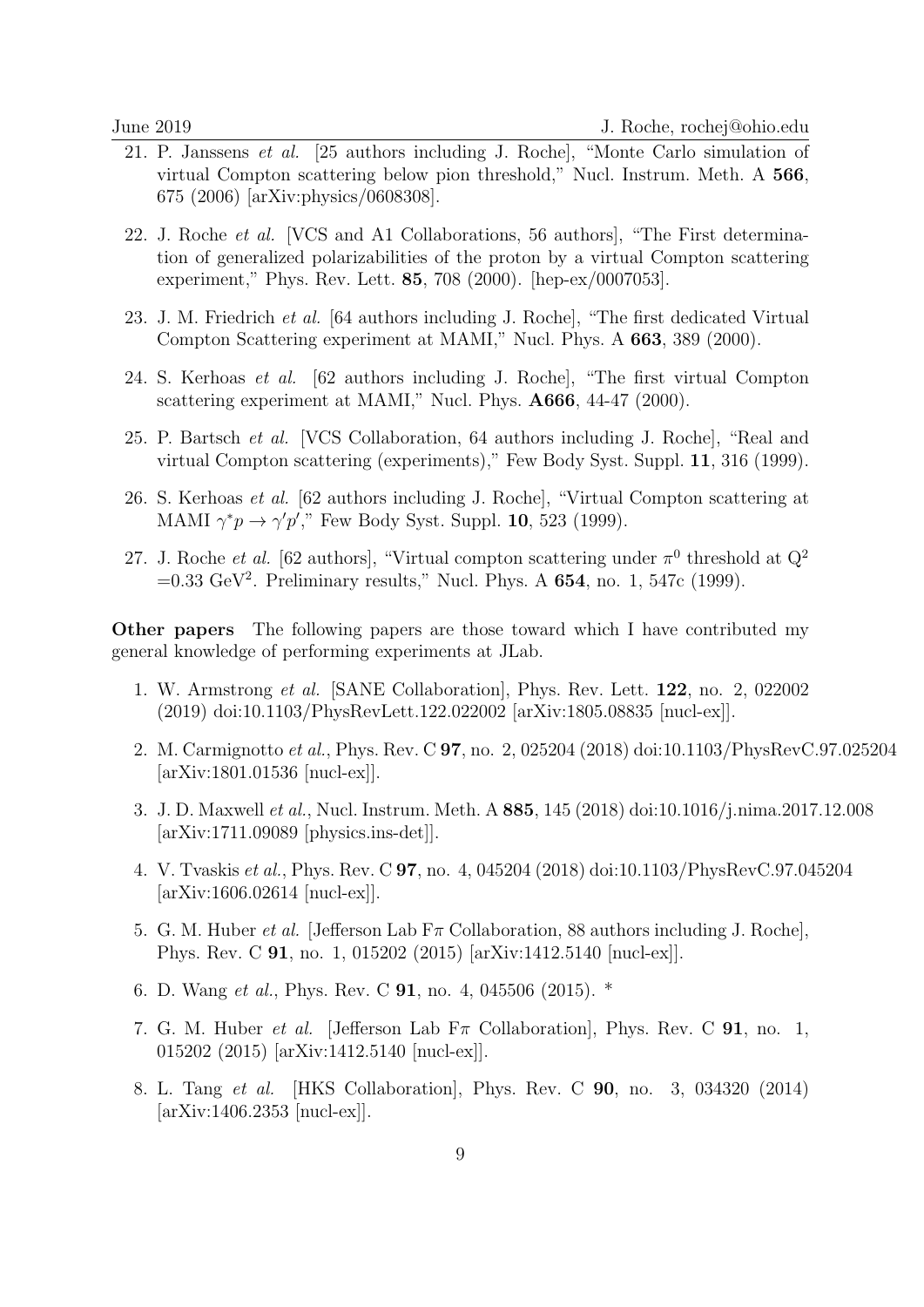- 9. G. M. Huber et al. [Jefferson Lab Fpi Collaboration, 88 authors including J. Roche ], Phys. Rev. Lett. 112, 182501 (2014) [arXiv:1404.3985 [nucl-ex]].
- 10. D. Wang et al. [PVDIS Collaboration, 101 authors including J.Roche], Nature 506, no. 7486, 67 (2014). \*
- 11. D. Wang et al. [Jefferson Lab Hall A Collaboration, 97 authors including J. Roche], Phys. Rev. Lett. 111, no. 8, 082501 (2013) [arXiv:1304.7741 [nucl-ex]]. \*
- 12. S. Abrahamyan et al. [HAPPEX and PREX Collaborations ], Phys. Rev. Lett. 109, 192501 (2012) [arXiv:1208.6164 [nucl-ex]]. \*
- 13. N. Fomin et al. [ 67 authors including J. Roche], Phys. Rev. Lett. 108, 092502 (2012) [arXiv:1107.3583 [nucl-ex]].
- 14. Z. Ahmed et al. [HAPPEX Collaboration, 104 authors including J. Roche], Phys. Rev. Lett. 108, 102001 (2012) [arXiv:1107.0913 [nucl-ex]]. \*
- 15. G. Ron et al. [Jefferson Lab Hall A Collaboration, 87 authors including J. Roche], , Phys. Rev. C 84, 055204 (2011) [arXiv:1103.5784 [nucl-ex]].
- 16. R. Asaturyan et al. [80 authors including J. Roche],, Phys. Rev. C 85, 015202 (2012) [arXiv:1103.1649 [nucl-ex]].
- 17. N. Fomin et al. [70 authors including J. Roche], Phys. Rev. Lett. 105, 212502 (2010) [arXiv:1008.2713 [nucl-ex]].
- 18. S. Riordan et al. [118 authors including J. Roche], Phys. Rev. Lett. 105, 262302 (2010) [arXiv:1008.1738 [nucl-ex]].
- 19. J. Glister et al. [89 authors including J. Roche], Phys. Lett. B 697, 194 (2011) [arXiv:1003.1944 [nucl-ex]].
- 20. K. A. Aniol et al. [HAPPEX Collaboration, 115 authors including J. Roche], Phys. Lett. **B509**, 211-216 (2001). [nucl-ex/0006002]  $*$
- 21. K. Slifer et al. [Resonance Spin Structure Collaboration, 73 authors including J. Roche], Phys. Rev. Lett. 105, 101601 (2010). [arXiv:0812.0031 [nucl-ex]].
- 22. A. N. Villano et al. [58 authors including J. Roche], Phys. Rev. C 80, 035203 (2009) [arXiv:0906.2839 [nucl-ex]].
- 23. S. P. Malace et al. [Jefferson Lab E00-115 Collaboration, 66 authors including J. Roche], Phys. Rev. C 80, 035207 (2009) [arXiv:0905.2374 [nucl-ex]].
- 24. J. Seely et al. [71 authors including J. Roche], Phys. Rev. Lett. 103, 202301 (2009) [arXiv:0904.4448 [nucl-ex]].
- 25. J. Glister et al. [22 authors including J. Roche], Nucl. Instrum. Meth. A 606, 578 (2009) [arXiv:0904.1493 [nucl-ex]].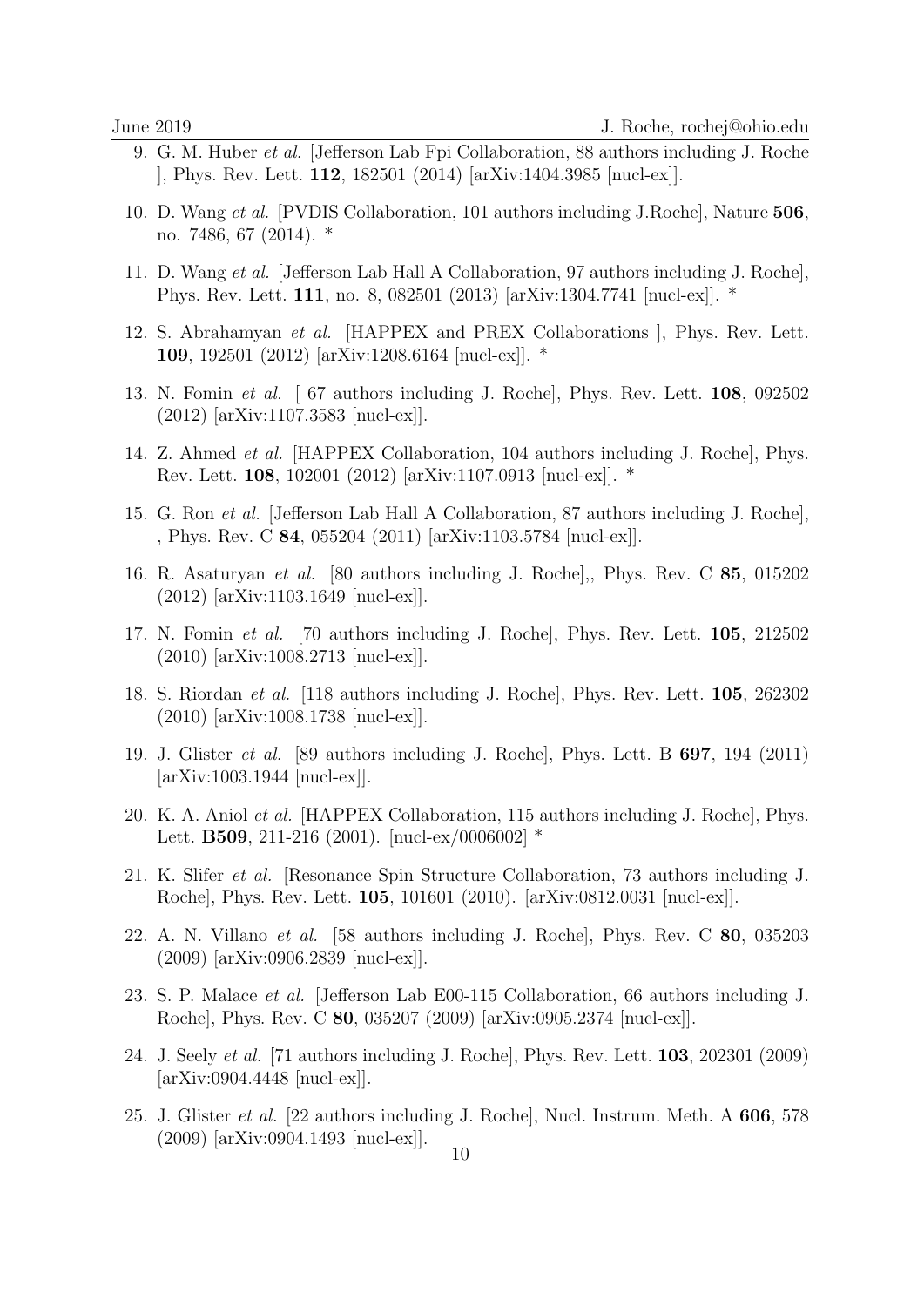- 26. L. Tang et al. [E01-011/HKS Collaboration, 87 authors including J. Roche], Nucl. Phys. A 790, 679C (2008).
- 27. H. P. Blok et al. [Jefferson Lab Collaboration, 87 authors including J. Roche], Phys. Rev. C 78, 045202 (2008) [arXiv:0809.3161 [nucl-ex]].
- 28. G. M. Huber et al. [Jefferson Lab Collaboration, 87 authors including J. Roche], Phys. Rev. C 78, 045203 (2008) [arXiv:0809.3052 [nucl-ex]].
- 29. P. Bosted et al. [36 authors including J. Roche], Phys. Rev. C 79, 015209 (2009) [arXiv:0809.2284 [nucl-ex]].
- 30. O. Hashimoto et al. [87 authors including J. Roche], Nucl. Phys. A 804, 125 (2008).
- 31. M. M. Dalton et al. [78 authors including J. Roche], Phys. Rev. C 80, 015205 (2009) [arXiv:0804.3509 [hep-ex]].
- 32. H. Mkrtchyan et al. [79 authors including J. Roche], Phys. Lett. B 665, 20 (2008) [arXiv:0709.3020 [hep-ph]].
- 33. F. Dohrmann et al. [63 authors including J. Roche], Phys. Rev. C 76, 054004 (2007) [arXiv:0707.3059 [nucl-ex]].
- 34. G. Ron et al. [88 authors including J. Roche], Phys. Rev. Lett. 99, 202002 (2007) [arXiv:0706.0128 [nucl-ex]].
- 35. A. Acha et al. [HAPPEX collaboration, 100 authors including J. Roche], Phys. Rev. Lett. 98, 032301 (2007) [arXiv:nucl-ex/0609002].
- 36. T. Navasardyan et al. [80 authors including J. Roche], Phys. Rev. Lett. 98, 022001 (2007) [arXiv:hep-ph/0608214].
- 37. F. R. Wesselmann et al. [RSS Collaboration, 72 authors including J. Roche], Phys. Rev. Lett. 98, 132003 (2007) [arXiv:nucl-ex/0608003].
- 38. T. Horn *et al.* [Jefferson Lab  $F(pi)-2$  Collaboration, 54 authors including J. Roche], Phys. Rev. Lett. 97, 192001 (2006) [arXiv:nucl-ex/0607005].
- 39. M. K. Jones et al. [Resonance Spin Structure Collaboration, 72 authors including J. Roche], [arXiv:nucl-ex/0606015].
- 40. G. MacLachlan et al. [72 authors including J. Roche], Nucl. Phys. A 764, 261  $(2006),$
- 41. B. Plaster et al. [Jefferson Laboratory E93-038 Collaboration, 74 authors including J. Roche], Phys. Rev. C73, 025205 (2006). [nucl-ex/0511025].
- 42. K. A. Aniol et al. [HAPPEX Collaboration, 78 authors including J. Roche], Phys. Lett. B 635, 275 (2006) [arXiv:nucl-ex/0506011].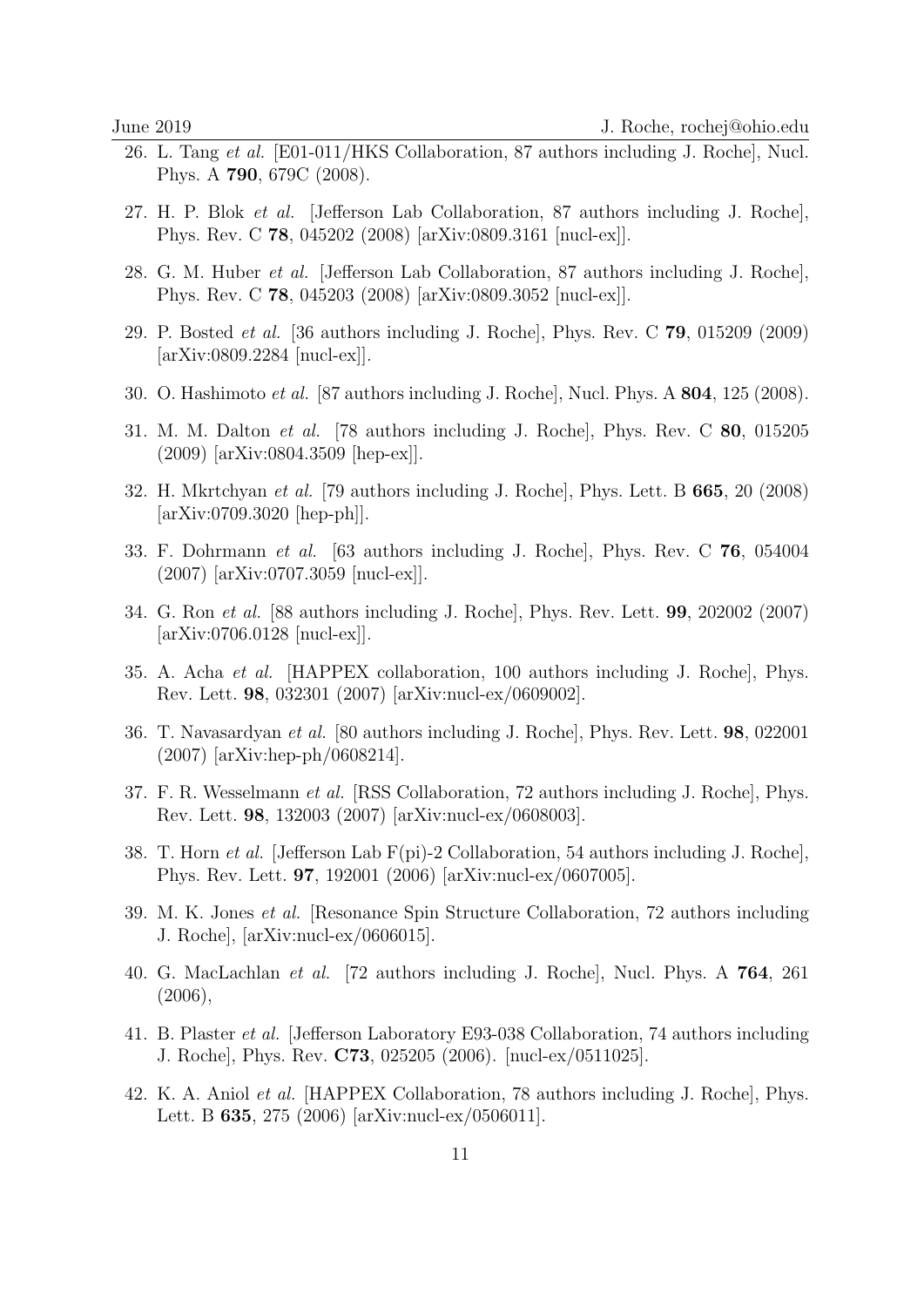- 43. K. A. Aniol et al. [HAPPEX Collaboration, 78 authors including J. Roche], Phys. Rev. Lett. 96, 022003 (2006) [arXiv:nucl-ex/0506010].
- 44. K. Kramer et al. [64 authors including J. Roche], Phys. Rev. Lett. 95, 142002 (2005). [nucl-ex/0506005].
- 45. F. Dohrmann et al. [Jefferson Lab E91-016 Collaboration, 63 authors including J. Roche], Phys. Rev. Lett. 93, 242501 (2004). [nucl-ex/0412027].
- 46. L. Yuan et al. [HNSS Collaboration, 133 authors including J. Roche], Phys. Rev. C 73, 044607 (2006) [arXiv:nucl-ex/0408011].
- 47. X. Zheng et al. [Jefferson Lab Hall A Collaboration, 81 authors including J. Roche], Phys. Rev. C70, 065207 (2004). [nucl-ex/0405006].
- 48. K. A. Aniol et al. [HAPPEX Collaboration, 118 authors including J. Roche], Phys. Rev. C69, 065501 (2004). [nucl-ex/0402004].
- 49. T. Reichelt et al. [Jefferson Laboratory E93-038 Collaboration, 72 authors including J. Roche], Eur. Phys. J. A 18, 181 (2003).
- 50. T. M. Ito et al. [SAMPLE Collaboration, 57 authors including J. Roche], Phys. Rev. Lett. 92, 102003 (2004). [nucl-ex/0310001].
- 51. R. Madey et al. [72 authors including J. Roche], "Neutron electric form factor up to  $Q^{**}2 = 1.47-(GeV/c)*2$ ," Eur. Phys. J. A 17, 323 (2003).
- 52. G. Warren et al. [Jefferson Lab E93-026 Collaboration, 109 authors including J. Roche], Phys. Rev. Lett. 92, 042301 (2004). [nucl-ex/0308021].
- 53. X. Zheng et al. [Jefferson Lab Hall A Collaboration, 81 authors including J. Roche], Phys. Rev. Lett. 92, 012004 (2004). [nucl-ex/0308011].
- 54. R. Madey et al. [E93-038 Collaboration, 76 authors including J. Roche ], Phys. Rev. Lett. 91, 122002 (2003). [nucl-ex/0308007].
- 55. T. Miyoshi et al. [HNSS Collaboration, 69 authors including J. Roche], Phys. Rev. Lett. 90, 232502 (2003). [nucl-ex/0211006].
- 56. B. Zeidman et al. [95 authors including J. Roche], Nucl. Phys. A691, 37-42 (2001).
- 57. J. Reinhold et al. [96 authors including J. Roche], Nucl. Phys. A684, 470-474 (2001).
- 58. R. Hasty et al. [SAMPLE Collaboration, 35 authors including J. Roche], Science 290, 2117 (2000). [nucl-ex/0102001].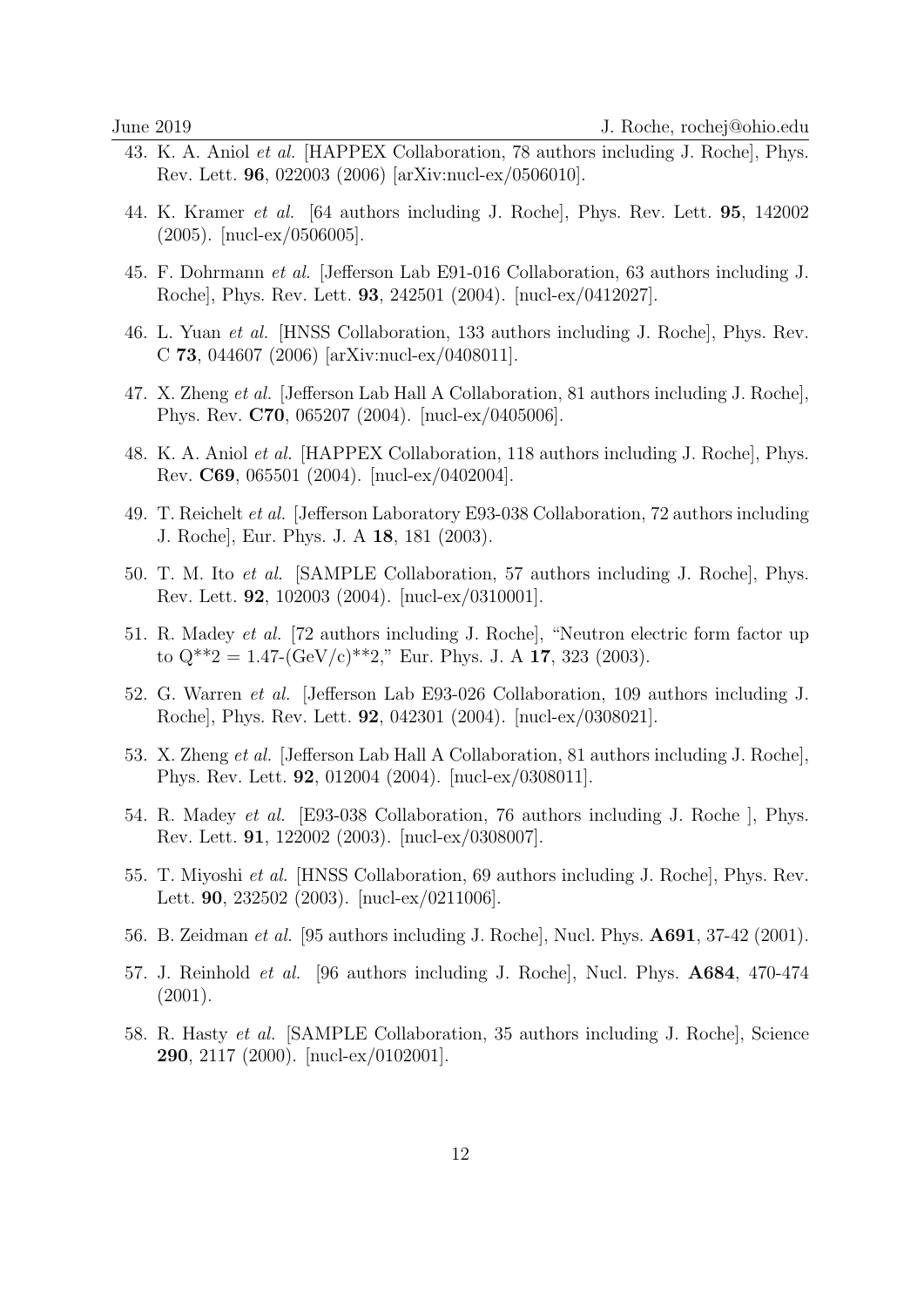# INVITED RESEARCH TALKS

- June 2018:"Pion and eta production at JLab with 6 and 12 GeV", Next-generation GPD studies with exclusive meson production at the EIC workshop, Brookhaven, NY.
- April 2018:"A Glimpse of Gluons through Deeply Virtual Compton Scattering on the Proton", APS April 2018 meeting, Columbus OH.
- October 2017:"Building a tomographic picture of the nucleon", Colloquium, Ohio University.
- September 2017:"L/T and flavor separation in pi0 electroproduction", INT-U of Washington program on Spatial and Momentum Tomography of Hadrons and Nuclei.
- October 2016:"Nucleon spatial imaging", DNP Fall 2016 meeting, Vancouver, Canada.
- June 2016: "Nucleon spatial imaging", 6 hour class at the JLab graduate summer school HUGS2016.
- May 2015,"Precision studies of the DVCS process at JLab.", Few Body 21 conference, Chicago, IL, USA.
- August 2014, "DVCS in the valence region.", Gordon Research Conference (Photonuclear reactions), Holderness, NH.
- June 2014: "DVCS in Hall A: early 12 GeV experiment.", JLab User group meeting, Newport News, Va, USA
- June 2012: Qweak: a search for physics beyond the Standard Model, HITES 2012, New Orleans, USA
- September 2011: QWEAK colloquium, Ohio University, Athens OH, USA.
- August 2010: "Deep Virtual Compton Scattering", Gordon Research Conference (Photonuclear reactions), Tilton NH.
- April 2009: Third Workshop of the APS Topical Group in Hadron Physics, Denvers OR, "The status of Parity Violating Electron Scattering"
- March 2008: GPD seminar, University of Kentucky, Lexington KY, USA.
- August 2006: Gordon Research Conference: Photonuclear Reactions, Tilton NH, "G0 experiment in Hall C @ JLab"
- September 2005 : G0 colloquium, Ohio University, Athens OH, USA.
- June 2005 : G0 seminar, Ohio University, Athens OH, USA.
- April 2005 : G0 seminar, Laurentian University, Sudbury ON, Canada.

13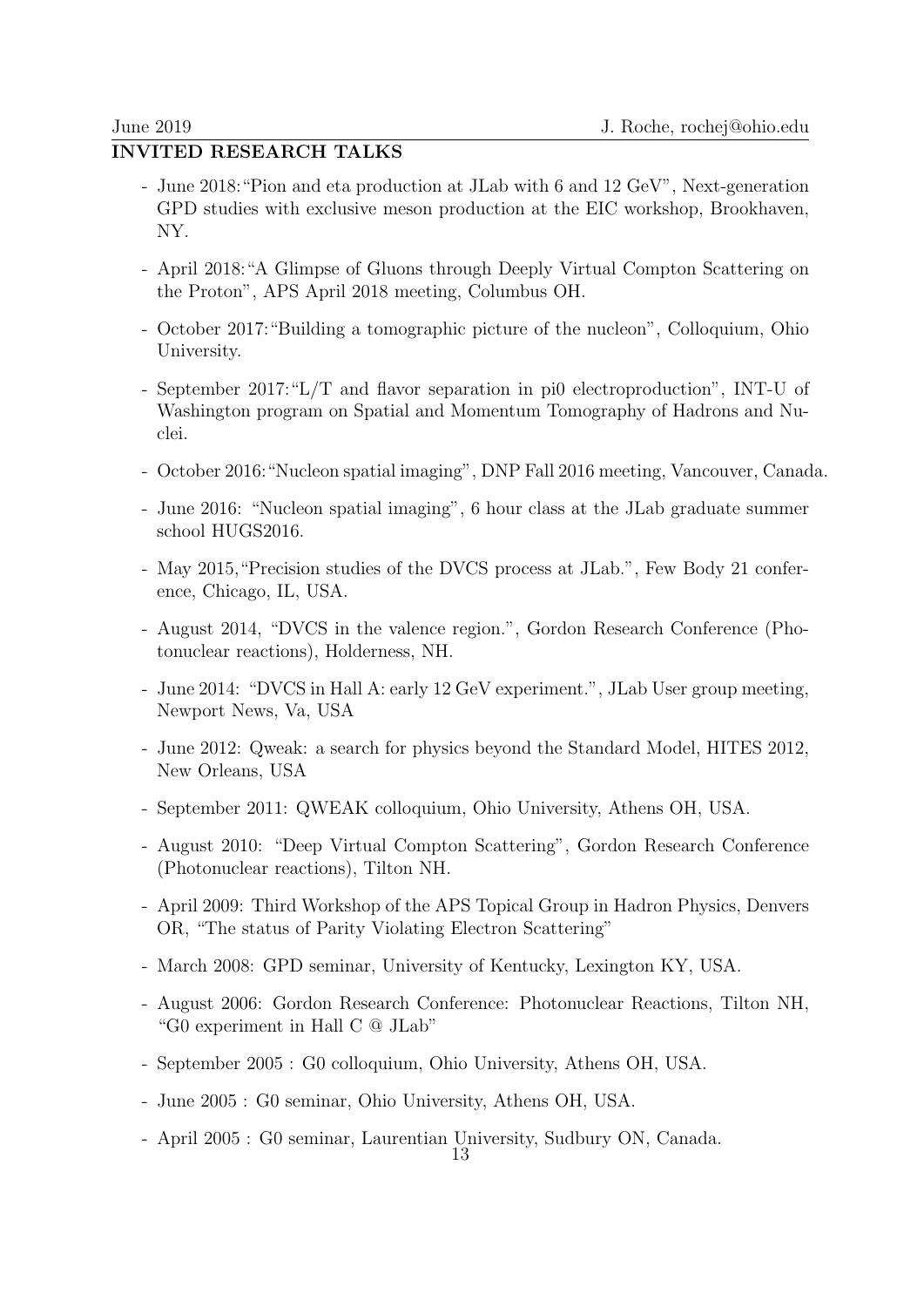- October 2004 : G0 seminar, LPClermont-Ferrand, France.
- June 2004 : Guest speaker at the Hampton University Graduate School (JLab summer school for advanced graduate students and post-doctoral research associates). G0.
- September 2002 : Presentation of the G0 experiment, Accelerator Division at JLab, Newport News VA, USA.
- November 1999 : VCS@Mainz, seminar, University of Maryland, USA.
- August 1999 : VCS@Mainz, seminar, Jefferson Laboratory, USA.
- February 1999 : VCS@Mainz, seminar, SPhN-CEA-Saclay, France.
- August 1998 : INPC 1998, Paris, France, "Virtual Compton Scattering under  $\pi^0$ threshold at  $Q^2=0.33$  GeV<sup>2</sup>. Preliminary Results".

### CONTRIBUTED RESEARCH TALKS

Only those for which I was the speaker.

- September 2014: "Future precision studies of the DVCS process at JLab", PANIC2014, Hamburg, Germany.
- April 2012:"The DVCS program in Hall A at Jefferson Lab", QNP2012, Orsay, France.
- June 2011: "DVCS update", Hall A summer collaboration meeting, Newport News VA, USA.
- December 2010: "Hall A software update for helicity", Hall A winter collaboration meeting, Newport News VA, USA.
- April 2007: "The future of the DVCS experiments in Hall A at JLab", Exclusive reaction workshop, Newport News VA, USA.
- October 2004 : "Status report of the G0 experiment", SPIN 2004, Trieste, Italy.
- October 2003 : "The G0 experiment", Fall Meeting, DNP/APS, Tucson AZ, USA.
- June 2004 : "VCS at low energies", GDH2004 symposium, Old Dominion University, Virginia.
- March 2002 : "The G0 experiment", Baryons'02, Newport News VA, USA.
- October 2001 : "The G0 experiment", Fall Meeting, DNP/APS, Maui HA, USA.
- October 1999 : VCS@Mainz, Fall meeting, DNP/APS, Monterey CA, USA.